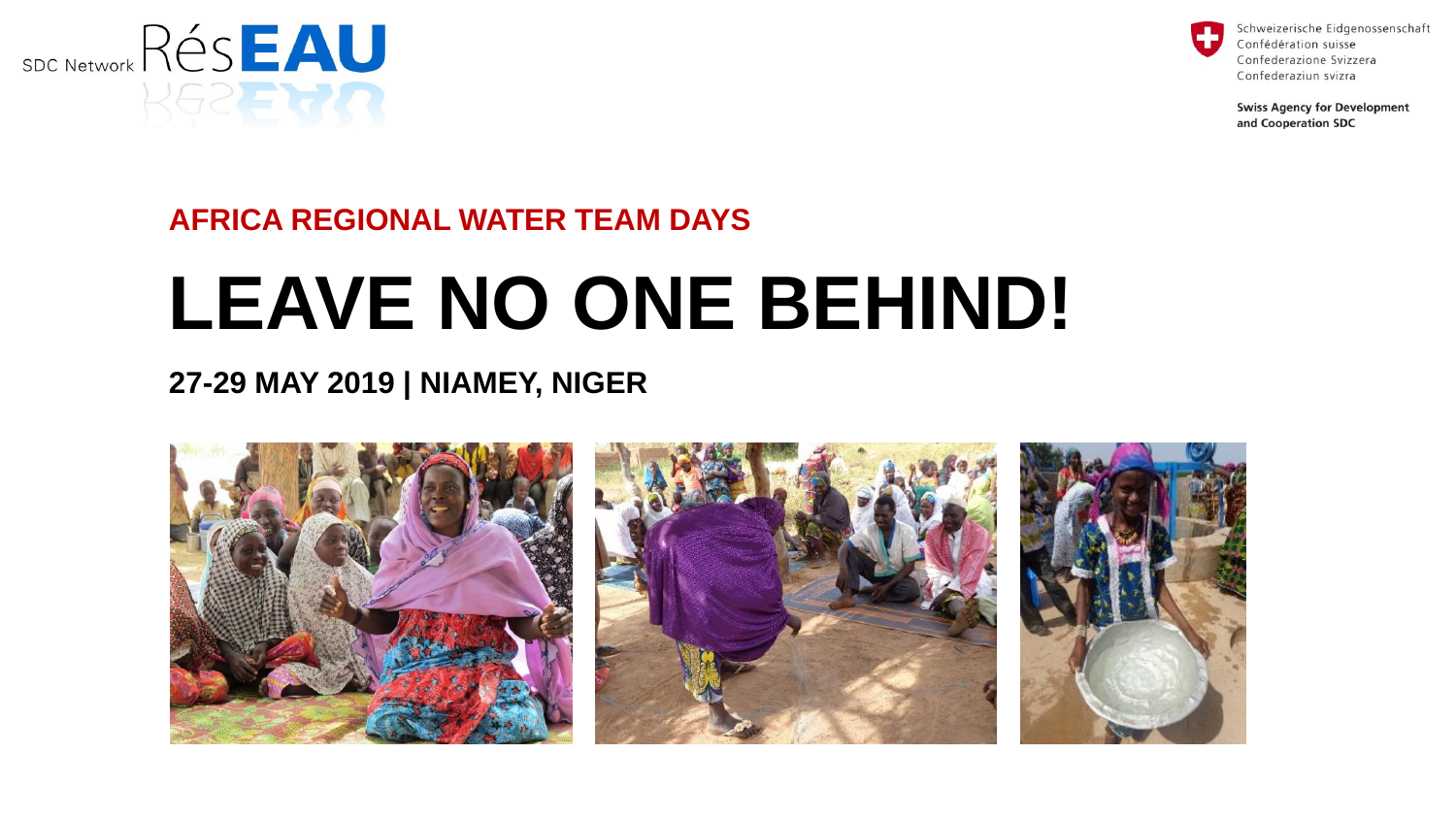Confédération suisse Confederazione Svizzera Confederaziun svizra

Schweizerische Eidgenossenschaft

**Swiss Agency for Development** and Cooperation SDC

## **Objectives**

Rés**eau** 

**SDC Network** 

- Getting to know each other better**: Networking** to strengthen exchanges and contacts between colleagues
- Being informed **on water projects in the region**, with a focus on experiences and challenges encountered in the field
- **Sub-RésEAU Africa** launched incl. simple action plan
- Getting inspired on the topic of **Leave No One Behind**: sharing successful interventions but also failures, challenges, as well as innovations

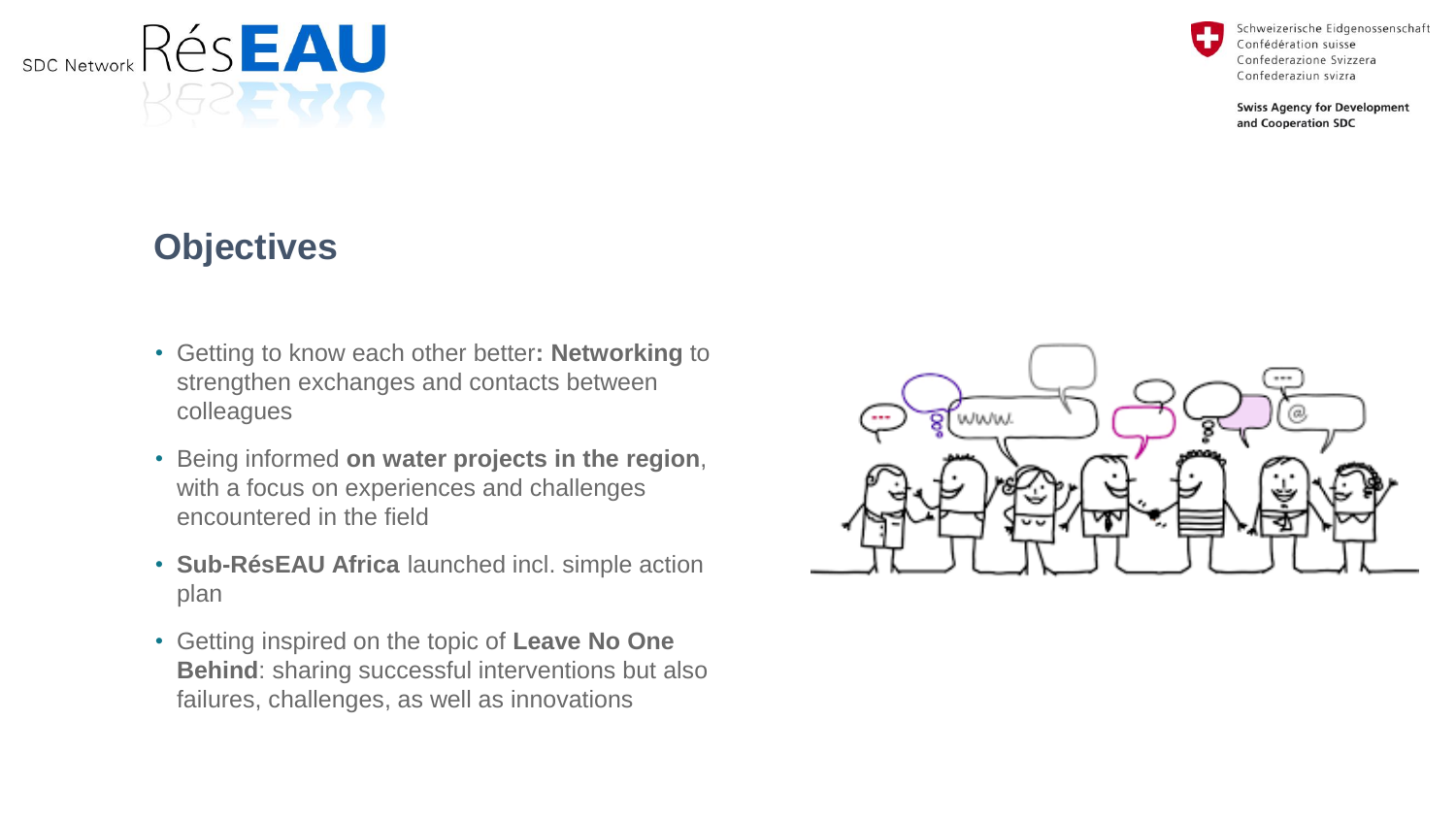

Schweizerische Eidgenossenschaft Confédération suisse Confederazione Svizzera Confederaziun svizra

**Swiss Agency for Development** and Cooperation SDC

## **Concept - Leave no One Behind**

- Human Rights to Water & Sanitation -> Prioritising those most in need
- SDGs -> imperative of equality and nondiscrimination at its heart; LNOB: overarching objective of the 2030 Agenda
- Trends -> inequalities